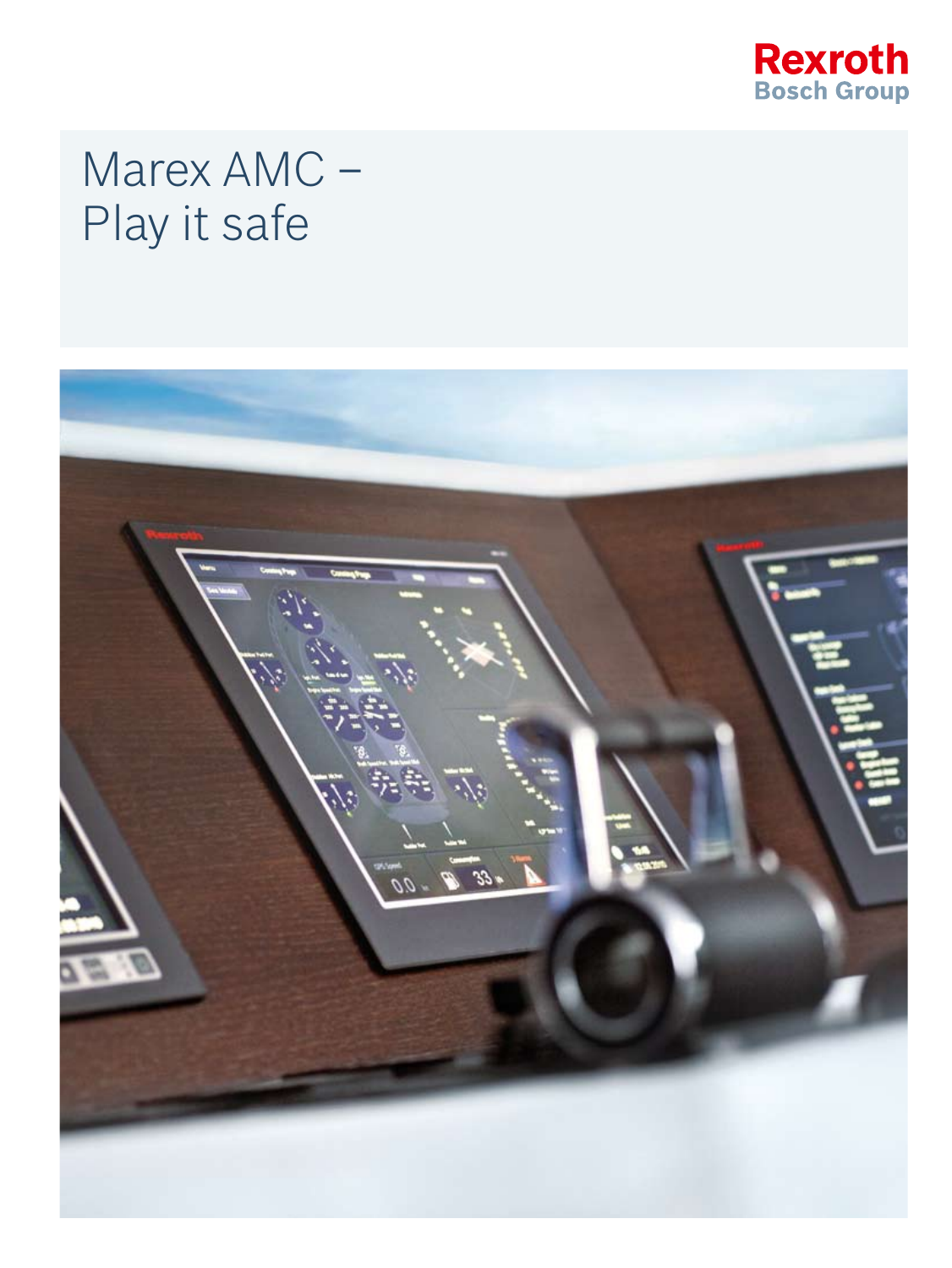The alarm and monitoring system Marex AMC helps you to keep an eye on the vital signals of your vessel during navigation.

Whether workboat or yacht, for skippers and technically responsible persons immediate access to vessel information and functions is elementary. The operator-oriented, adaptable user interface provides a structured and clearly arranged access to all the information. And that, of course, with a classification certificate.





**The best should be just good enough for alarm and monitoring systems. Safety on board allows no compromises.**

### **Alarm and safety systems**

Every aggregate, no matter if generator or main propulsion engine, requires a reliable safety system. Numerous manufacturers of ship engines already rely on our configurable systems to signal safety-relevant operating data like overspeed, oil pressure loss and others.

### **Monitoring systems**

Aside from the propulsion aggregates there are numerous systems on every vessel where conditions must be monitored. With its decentral data recording and the modular structure Marex AMC provides a safe data collection and bundling system. Data can be arranged in individual groups. It is transmitted via CAN bus and is displayed in various inside and outside locations. For this purpose a great amount of displays with touch screen and automatic dimming are available.

### **Automation systems**

If remote control and system automation are required on a vessel, the monitoring system can be easily extended by control functions. The output modules are relay units or bus couplers. Pump controls are available as compact units. Individually adaptable flow charts and function diagrams visualize the systems on the displays and can be easily operated by means of the touch screen.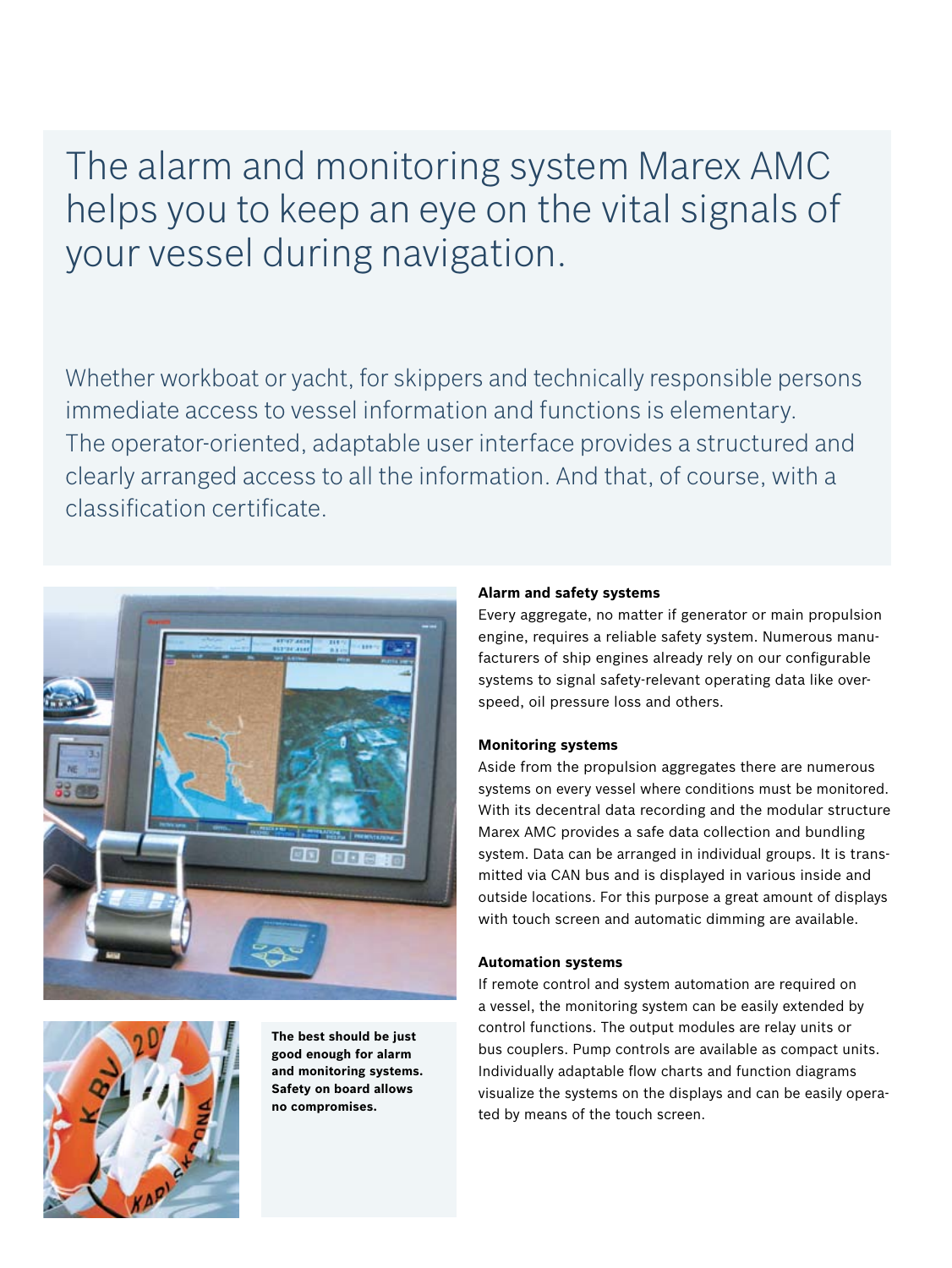# Decentral data recording – flexibly adaptable user interface

# **Components and applications**

The monitoring systems are available in two versions – Marex AMC Compact and Marex AMC Modular: both versions are classified and can be applied in the fields of professional shipping and offshore.

The application is almost unlimited: customer requests ranging from an easy alarm system to ship automation with door control and fire alarm visualization can be fulfilled.

- $\blacktriangleright$  Marex AMC Compact: recording and indication of purely binary signals including watch cabin units and engineer call functions
- $\blacktriangleright$  Marex AMC Modular: recording, indication and control of all kinds of signals. Processing of up to 1,000 signals including assorting data and configuration of limits and threshold values. Displays are designed individually on customer's request

The Marex AMC Modular is based on CAN bus. Thus, integration with the remote control Marex OS II is easy.

For the Marex AMC Modular we offer displays ranging from 6.5 inch to 15 inch, displays from a size of 8.8 inch are available with touch function.

External systems can be connected via CAN SAE J1939, Modbus and NMEA.



**Marex AMC Compact**



# **System solutions made of reliable modules – from one turn-key projects**

Our products are fail-safe and low in maintenance. We provide advice from the first draft and accompany you beyond the conclusion of the contract through out project engineering up to the commissioning. The system solution with reliable support during the operation by our worldwide service network provides additional safety.





**We design and manufacture in cooperation with:**